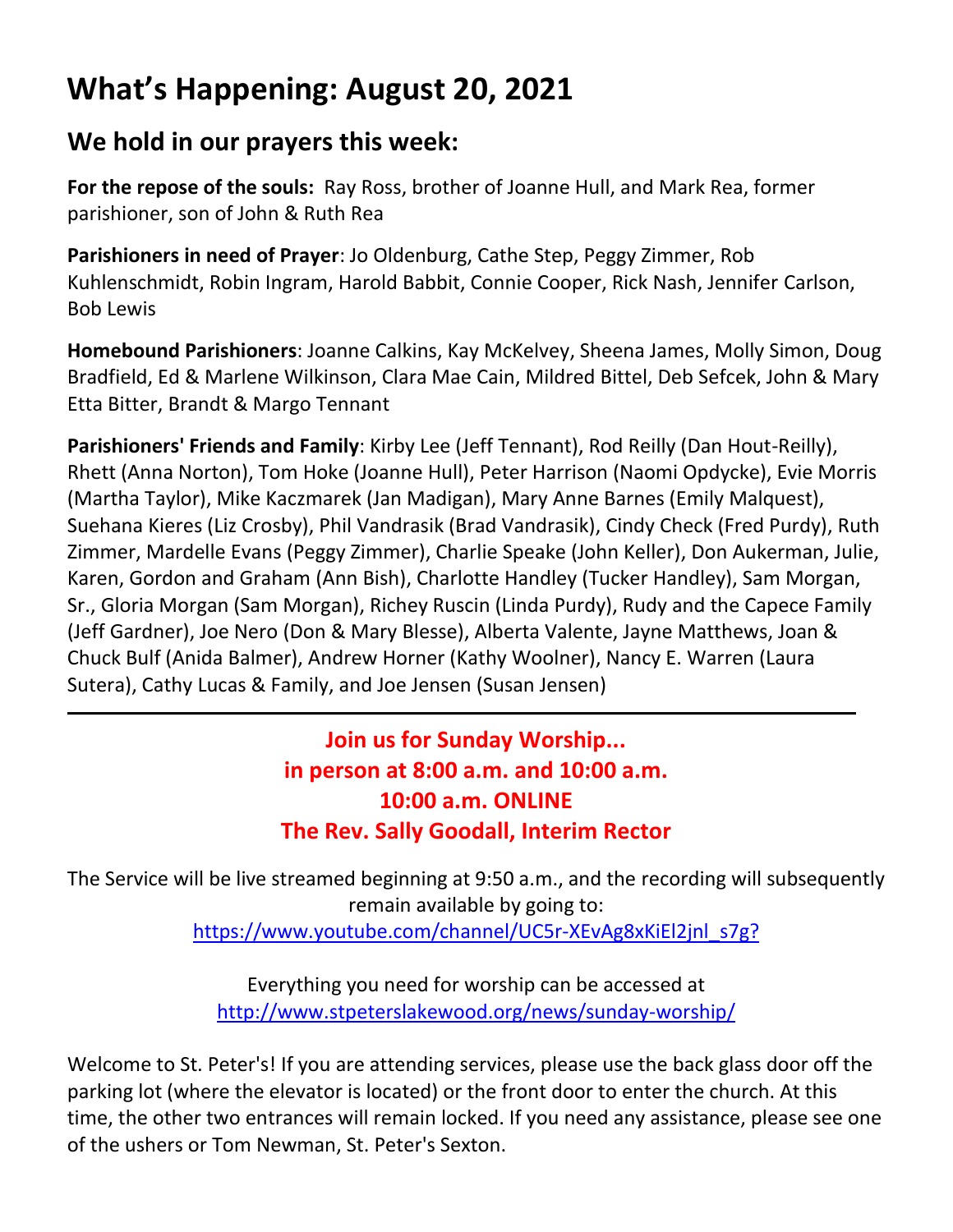Remember, Parishioners who have been fully vaccinated may worship with or without masks; Parishioners who have not been fully vaccinated must worship with masks; and it is recommended that all Parishioners wear masks while singing regardless of vaccination status. Thank you for your cooperation.

## **VIRTUAL SUNDAY COFFEE HOUR**

## *Join us for a VIRTUAL SUNDAY COFFEE HOUR at 11:30 a.m.* **September 12, October 10, November 14, December 12**

Virtual Coffee Hour will meet on the second (2nd) Sunday of the month: The next one will be held on September 12. Please join in and meet and greet your fellow parishioners. (Mark your calendars for the other Coffee Hours!)

Login to Sunday Coffee Hour via ZOOM at 11:30 a.m. Sundays. You can get to brunch by using this link in your internet browser:

**<https://us02web.zoom.us/j/82813898119?pwd=VU5QMjl0UmJkdTBudmJQRVphNTRVUT09>**

**Meeting ID: 828 1389 8119 Passcode: 18001**



In preparation for floor refinishing in the transepts beginning Monday, August 23<sup>rd</sup>, the pews, short walls, and the piano need to be moved. In addition, plastic sheeting will be hung to protect the organ chamber and part of the chancel from dust. We are asking for volunteers who are willing to help out with these tasks to meet immediately after the ten o'clock service on Sunday, August 22<sup>nd</sup>. We also need volunteers to put everything back on Saturday, August 28<sup>th</sup>, at 10:00 A.M. Please contact the office if you wish to participate in either of these activities. (216) 226 – 1772. *Thanks, Tom.*